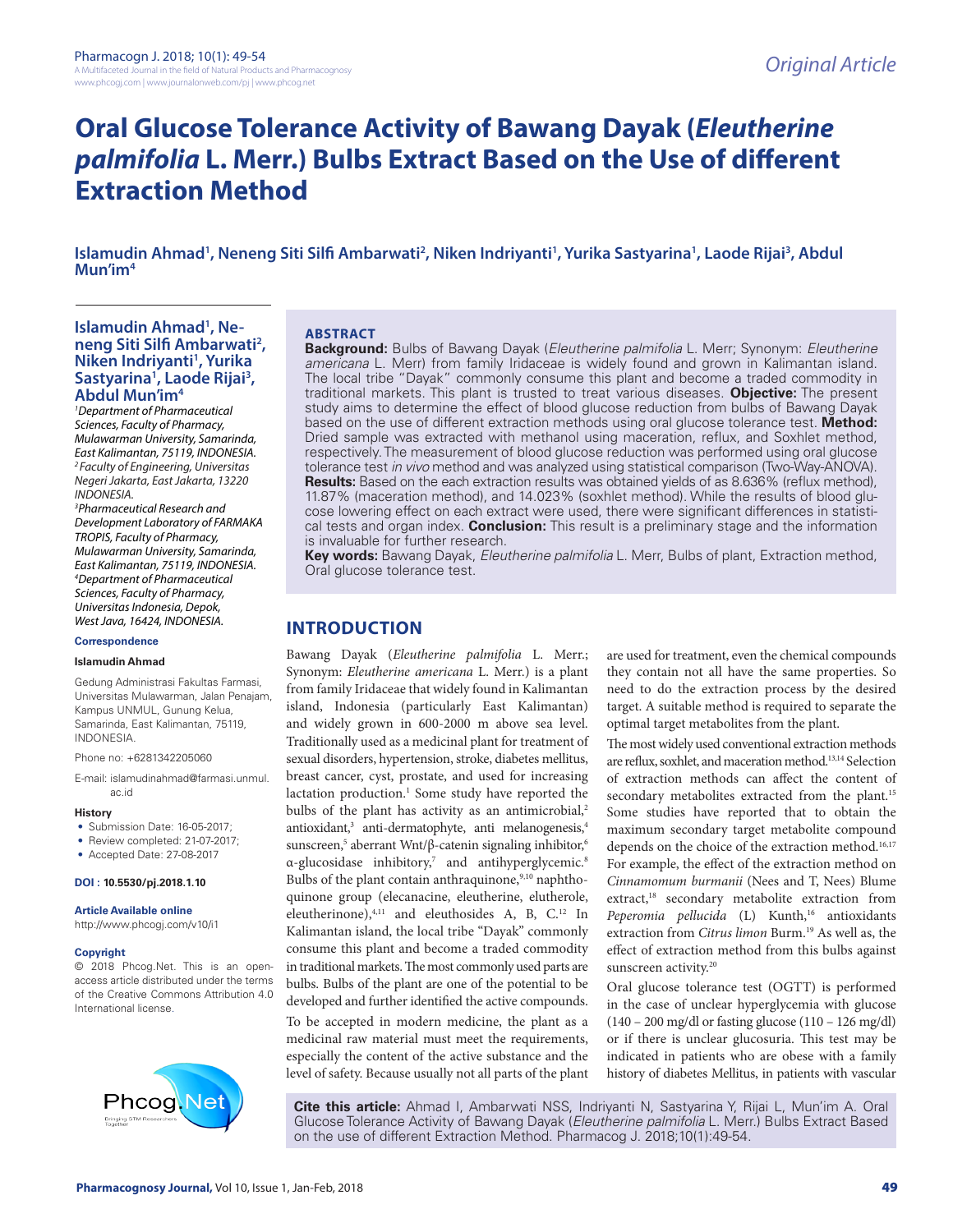disease, neurologic, or unclear infection. Also, this assay method is effectively used to determine of the blood glucose lowering activity on the experimental animal from a natural product. This approach has been applied for diabetes control from some plant including *Momordica carantia* L.,21 *Coccinia cordifolia* L., *Chataranthus roseus* L.,22 *Ipomoea*  aquatica,<sup>23</sup> *Phyllanthus acidus* L.,<sup>24</sup> and so on. For screening or preliminary tests, the method is more efficient when compared to other *in vivo* test methods. Therefore, this method was selected and used as a preliminary assay based on the use of different extraction methods.

Some study have reported that bulbs of Bawang Dayak (*E. palmifolia*) have activity as antidiabetic<sup>8</sup> and  $\alpha$ -glucosidase inhibitory activity (*in vitro* assay).7 Moreover, based on the best our knowledge, the pure of the active compound as antidiabetic and oral glucoside tolerance test of the bulb of plant based on the use of different extraction method had not been reported. The present study aims to determine the effect of glucose reduction from bulbs of plant based on the use of various extraction methods using oral glucose tolerance test, and expected from these results to be preliminary data for further research.

# **MATERIALS AND METHODS**

#### Plant and Chemical Materials

The sample of Bawang Dayak (*E. palmifolia*) bulbs was collected from the traditional market in Samarinda, East Kalimantan, Indonesia. The voucher specimens were identified at Laboratory of Dendrology, Faculty of Forestry, Mulawarman University, Samarinda, Indonesia and was deposited at Laboratory of Pharmaceutical Research and Development of FARMAKA TROPIS, Faculty of Pharmacy, Mulawarman University, Samarinda, Indonesia. The fresh sample was washed with tap water to remove impurities on the sample surface and was dried using drying ovens at 50-60 °C temperature. The dried sample was powdered using a grinder. The powder obtained was stored at cool temperature until analysis. The chemical was used in this study, including Aqua demineralisation and methanol were purchased from SmartLab Indonesia; 10% glucose was acquired from PT. Widatra Bhakti, Indonesia; Metformin and Glibenclamide were purchased from PT. Kimia Farma, Indonesia.

#### Animals

Twenty-one Swiss albino mice (with a weight between 16-18 g) were used in the present study. The animals were obtained from Laboratory of Pharmacology, Faculty of Pharmacy, Mulawarman University, Samarinda, East Kalimantan, Indonesia. The animals were housed for three days under standard environment conditions. No mice died during this period. The study was conducted following approval by the Ethics Committee of the Faculty of Medicine, University of Indonesia, Depok, West Java, Indonesia. All procedures of ethical approval are performed by ICH-GCP standard procedure.

# Extraction Procedures

The extraction process was conducted with three different extraction methods including maceration, reflux, and soxhlet method, respectively, based on literature<sup>20</sup> with slight modification. Briefly, each 500 g of samples was extracted (the three different extraction methods) using methanol. Each of the obtained extract solutions was evaporated using a rotary evaporator. The obtained extract was stored at cool temperature until use.

# Oral Glucose Tolerance Test

Oral glucose tolerance test was performed as per the procedure previously described by some literature 21,24-26 with modification. Fasted mice were grouped into six groups of three mice each. Each group was given different treatment, including; Group I - III received extract (with dose 0.5 mg/g body weight) from three different extraction method (such as maceration, soxhlet, and reflux), respectively as test samples, Group IV received vehicle (10% Tween 20 in water) as a negative control, and Group V – VI received glibenclamide and metformin standard as a positive control. All substances were orally administered (1 ml/20 g body weight). Blood glucose levels were measured at 0, 30, 60, 90, 120, and 150 min load to access the effect of the extract on blood glucose levels of the glucose loaded animals. The blood glucose was measured using glucose test strips and glucometer (On-Call Plus Glucose Meter G114- 112, USA).

# Statistical Analysis

Experimental values were expressed as mean  $\pm$  SEM. Independent Sample t-test was conducted for statistical comparison (two-way ANOVA). The criterion for statistical significance was at a *p*-value less than 0.05.

# **RESULTS AND DISCUSSION**

#### Extraction Process

The extract was obtained based on the use of three different extraction method using methanol solvent. Methanol was selected because it has semipolar properties which are expected to attract polar and nonpolar compounds from a sample of Bawang Dayak (*E. palmifolia*). From each extraction methods was obtained the yields such as 8.636% (reflux method), 11.87% (maceration method), and 14.023% (soxhlet method), respectively. More detail data can be seen in Table 1.

Based on the yields calculation in Table 1, the highest yield value was shown from the extraction using soxhlet method. The second highest yield value was the extraction using Soxhlet method, while the reflux method was the lowest yield value. It was due to the principle of each method. The soxhlet method uses a small amount of solvent without direct heating so that the solvent evaporation can be used continuously to attract the compound. In the reflux method, the sample and the solvent are mixed and require filtering after the extraction process is completed. Otherwise, direct heating may be able to cause the compound content to be damaged or lost resulting in fewer extracts. However, both methods only take a short time and a few solvents. While the maceration method conducted without heating, but it needs a long time and more solvent.

#### Oral Glucose Tolerance Activity

This study was carried out to determine the effect of blood glucose reduction on the three different extraction method of Bawang Dayak (*E. palmifolia*) bulbs against male mice (*Mus musculus*) using glucose tolerance test. The glucose tolerance test procedure aims to determine the ability of the samples test group in returning to the state of body homeostasis after blood glucose levels increased in normal male mice. The treatment begins by no feeding the mice for 18h to avoid elevated blood glucose levels. The measurement results of blood glucose level in the early min ( $t = 0$  min) of mice after giving 75 g glucose in each treatment group obtained a value between 87-110 mg/dl then measured at 30, 60, 90, 120 and 150 min. The measurement results of mean blood glucose levels in mice can be seen in Table 2 and the profile of mean blood glucose levels in mice showed in Figure 1.

In each treatment group showed changes in glucose levels ranging from 30 to 150 min which led to high deviation standard data. From these results indicated that an increase in serum glucose at 30-60 min and decreased in 90-150 min. Based on the result of treatment with extract on various extraction methods (group I-III) showed a significant difference in decreasing blood glucose level compared to con-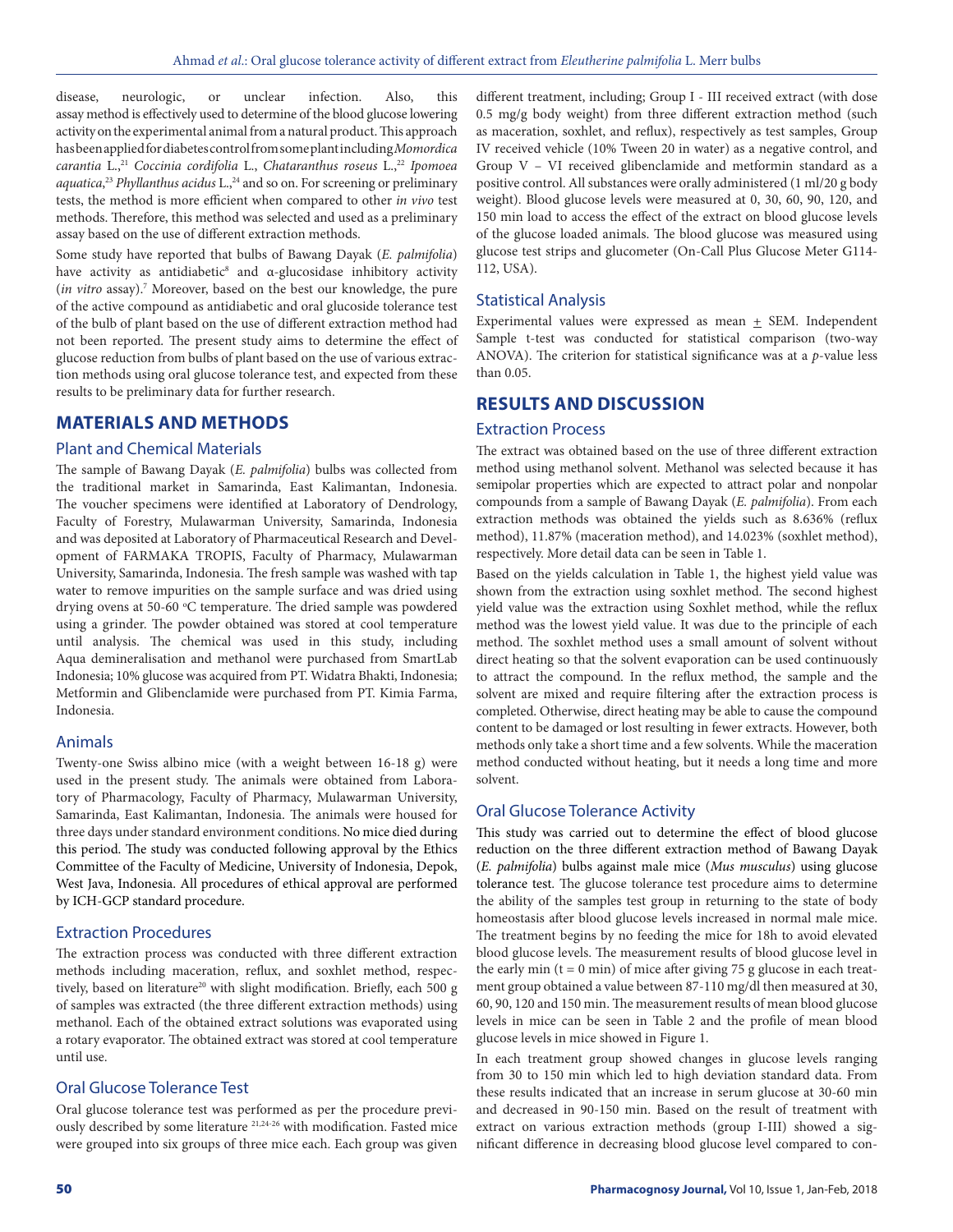| Table 1: The Tields of <i>E. pullitiona</i> (L) Merr extract based on the use of unlerent extraction method. |           |                              |  |  |  |  |  |
|--------------------------------------------------------------------------------------------------------------|-----------|------------------------------|--|--|--|--|--|
| <b>Extraction methods</b>                                                                                    | Yield (g) | Percentace of Yields (% w/w) |  |  |  |  |  |
| Reflux                                                                                                       | 70.113    | 14.023                       |  |  |  |  |  |
| Soxhlet                                                                                                      | 43.13     | 8.626                        |  |  |  |  |  |
| Maceration                                                                                                   | 59.352    | 11.870                       |  |  |  |  |  |

**Table 1: The Yields of** *E. palmifolia* **(L) Merr extract based on the use of different extraction method.**

#### **Table 2: Mean reduction glucose tolerance levels of Bawang Dayak (***E. palmifolia***) bulb extract using oral glucose tolerance test**

| <b>Treatment</b><br><b>Group</b> | Mean reduction glucose tolerance levels after treatment (mg/dl) |                    |                    |                   |                   |                    |  |  |
|----------------------------------|-----------------------------------------------------------------|--------------------|--------------------|-------------------|-------------------|--------------------|--|--|
|                                  | Minute-0                                                        | Minute-30          | Minute-60          | Minute-90         | Minute-120        | Minute-150         |  |  |
|                                  | $100,67 \pm 19,55$                                              | $106,33 \pm 21,12$ | $105.33 \pm 21$    | $95,67 \pm 20,88$ | $90 \pm 17.90$    | $93,33 \pm 24,68$  |  |  |
| $\mathbf{H}$                     | $87 \pm 11.53$                                                  | $75.67 \pm 18.03$  | $76.33 \pm 19.55$  | $70.67 \pm 20.03$ | $70.67 \pm 21$    | $71.33 \pm 23.50$  |  |  |
| <b>III</b>                       | $108 \pm 3.46$                                                  | $98 + 4$           | $99 \pm 1.73$      | $96 \pm 2.88$     | $95 \pm 8,66$     | $95 \pm 8,66$      |  |  |
| IV                               | $93.67 \pm 19.26$                                               | $88 \pm 21.28$     | $92, 33 \pm 19,34$ | $87.33 \pm 19.34$ | $83.33 \pm 20.25$ | $84,33 \pm 115,01$ |  |  |
| V                                | $91 \pm 10.44$                                                  | $59 \pm 8,66$      | $51 \pm 3.60$      | $48.5 \pm 8.66$   | $54 \pm 6.08$     | $56 \pm 6.08$      |  |  |
| VI                               | $110 \pm 12.28$                                                 | $96 \pm 24.63$     | $101 \pm 17.08$    | $85,33 \pm 8,14$  | $81.55 \pm 9.50$  | $81,67 \pm 13,50$  |  |  |

Where: Group I is extract with maceration method; Group II is extract with soxhlet method; Group III is extract with reflux method; Group IV is negative control; Group V is glibenclamide as positive kontrol 1; and Group VI is metformin as positive control 2.

| Table 3: Percentage decrease of mean glucose tolerance levels of Bawang Dayak (E. palmifolia) bulb extract using oral glucose tolerance test |
|----------------------------------------------------------------------------------------------------------------------------------------------|
|----------------------------------------------------------------------------------------------------------------------------------------------|

| <b>Treatment Group</b> | Percentage decrease of mean glucose tolerance levels (%) |                   |                   |                   |                   |                   |
|------------------------|----------------------------------------------------------|-------------------|-------------------|-------------------|-------------------|-------------------|
|                        | $\bf{0}$                                                 | 30                | 60                | 90                | 120               | 150               |
|                        | $100 \pm 0$                                              | $89,42 \pm 2,75$  | $81,33 \pm 3,02$  | $74,60 \pm 7,98$  | $79.08 \pm 43$    | $76,68 \pm 12,28$ |
| $\rm II$               | $100 \pm 0$                                              | $86,16 \pm 10,01$ | $86,77 \pm 11,67$ | $80,14 \pm 13,12$ | $80,10 \pm 14,40$ | $80,61 \pm 17,19$ |
| III                    | $100 \pm 0$                                              | $90,73 \pm 1,84$  | $91,74 \pm 4,05$  | $62,2 \pm 45,83$  | $88,14 \pm 5,57$  | $87,75 \pm 9,39$  |
| IV                     | $100 \pm 0$                                              | $93.47 \pm 4.14$  | $98,54 \pm 3,96$  | $92,13 \pm 6,06$  | $89,09 \pm 10,68$ | $90,55 \pm 5,42$  |
| V                      | $100 \pm 0$                                              | $64,43 \pm 14,27$ | $55,12 \pm 1,51$  | $55,17 \pm 9,55$  | $58,23 \pm 1,77$  | $60.4 \pm 1.73$   |
| VI                     | $100 \pm 0$                                              | $86.40 \pm 13.18$ | $90,55 \pm 6,46$  | $76,2 \pm 3,41$   | $74.25 \pm 3.8$   | $74,18 \pm 8,47$  |

Where: Group I is extract with maceration method; Group II is extract with soxhlet method; Group III is extract with reflux method; Grou IV is negative control; Group V is glibenclamide as positive kontrol 1; and Group VI is metformin as positive control 2



**Figure 1: Graphs of mean reduction glucose tolerance levels of Bawang Dayak (***E. palmifolia***) bulb extract.** Where: Group I is extraction with maceration method, Group II is extraction with Soxhlet method, Group III is extraction with reflux method, Grou IV is negative control, Group V is glibenclamide as positive control 1, and Group VI is metformin as positive control 2.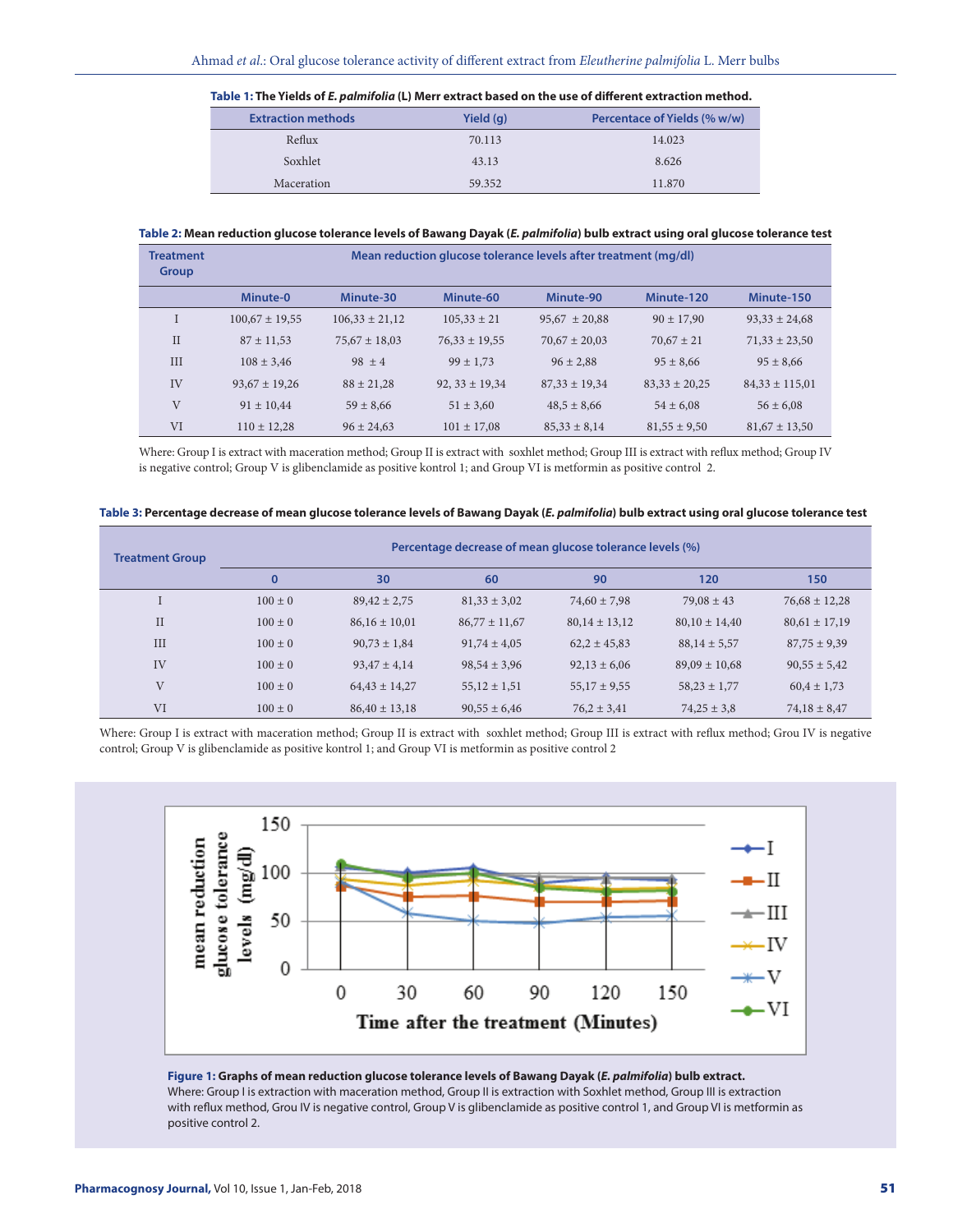

**Figure 2: Graphs of percentage decrease of mean glucose tolerance levels of Bawang Dayak (***E. palmifolia***) bulb extract.**

Where: Group I is extraction with maceration method, Group II is extraction with Soxhlet method, Group III is extraction with reflux method, Grou IV is negative control, Group V is glibenclamide as positive control 1, and Group VI is metformin as positive control 2.

trol group ( $p < 0.05$ ) and average decreased at 90 min. The reduction of blood glucose level of each treatment group at a certain time was more clearly visible in the form of mean percent value of blood glucose level change compared to the baseline level (min-0) which can be seen in Table 3, and graphs percent change in blood glucose levels in each group can be seen in Figure 2. Based on the mean percentage calculation of changes in blood glucose level compared to baseline (min-0), the largest percentage in group III (reflux extraction method) and the group I (maceration extraction method) were 62.2% and 74.6%. The result of the two-way ANOVA statistical analysis on the mean percentage of change was found that between the test groups (I-VI) there was a significant difference with the control group ( $p < 0.05$ ). While probability based on time in each group there was a significant difference  $(p < 0.05)$ and seen from interaction test between group and time there was an interaction between variables.

Based on observed changes in the organ index, there was a difference in magnification of the bladder compared to the treatment of glucoseinduced controls and untreated. In the extract (soxhlet and maceration method) showed the presence of bladder enlargement, whereas in giving extract with reflux method does not occur enlargement. Then compared with glibenclamide and metformin, it can be seen that the treatment with glibenclamide occurs enlargement and the treatment with metformin do not occur. It was probably due to the different working mechanisms of both medicines when compared with each treatment of the three types of extracts. Based on index organs, we conclude that the treatment of extract with soxhlet and maceration method has a similar action mechanism with glibenclamide, whereas extract by reflux method has a similar mechanism of action with metformin.

## **CONCLUSION**

Based on the results of this study, the effect of activity as a decrease in blood glucose from each method of extraction was different on the statistical tests and organ index. The difference was the possibility of having a different mechanism of action. This study was a preliminary stage, and the information is invaluable for further research which includes *in vivo* antidiabetic assay, isolation, and characterization of the active compound.

# **ACKNOWLEDGEMENT**

We thank Head Pharmaceutical Research and Development Laboratory of FARMAKA TROPIS and Dean Faculty of Pharmacy, Mulawarman University of the facility and financial support.

# **CONFLICT OF INTEREST**

All author declared that has no conflict of interest.

#### **ABBREVIATION USED**

OGTT; oral glucose tolerance test, ICH-GCP; international conference on harmonisation – good clinical practice, SEM; structural equation modeling, ANOVA; analysis of variance, *E. palmifolia*; *Eleutherine palmifolia* L. Merr.

#### **REFERENCES**

- 1. Galingging RY. Dayak onion (*Eleutherine palmifolia*) as multifunctional medicinal plants. Warta Penelitian dan Pengembangan. 2009;153:1-4. (In Bahasa)
- 2. Subramaniam K, Suriyamoorthy S, Wahab F, Sharon FB, Rex GR. Antagonistic activity of *Eleutherine palmifolia* Linn. Asian Pacific J Trop Dis. 2012;2(SUPPL 1): S491-3. doi: 10.1016/S2222-1808(12)60208-4.
- 3. Kuntorini EM, Dewi M, Misrina. Anatomical structure and antioxidant activity of red bulb plant (*Eleutherine americana* ) on different plant age. Biodiversitas. 2016;17(1):229-33. doi: 10.13057/biodiv/d170133.
- 4. Kusuma IW, Arung ET, Rosamah E, Purwatiningsih S, Kuspradini H, Syafrizal, *et al*. Antidermatophyte and antimelanogenesis compound from *Eleutherine americana* grown in Indonesia. J Nat Med. 2010;64(2):223-6. doi: 10.1007/ s11418-010-0396-7.
- 5. Ahmad I, Agus ASR. Uji stabilitas formula krim tabir surya ekstrak umbi Bawang Dayak (*Eleutherine americana* L. Merr.). J Trop Pharm Chem. 2013;2(3):159-65.
- 6. Li X, Ohtsuki T, Koyano T, Kowithayakorn T, Ishibashi M. New Wnt/β-catenin signaling inhibitors isolated from *Eleutherine palmifolia*. Chem Asian J.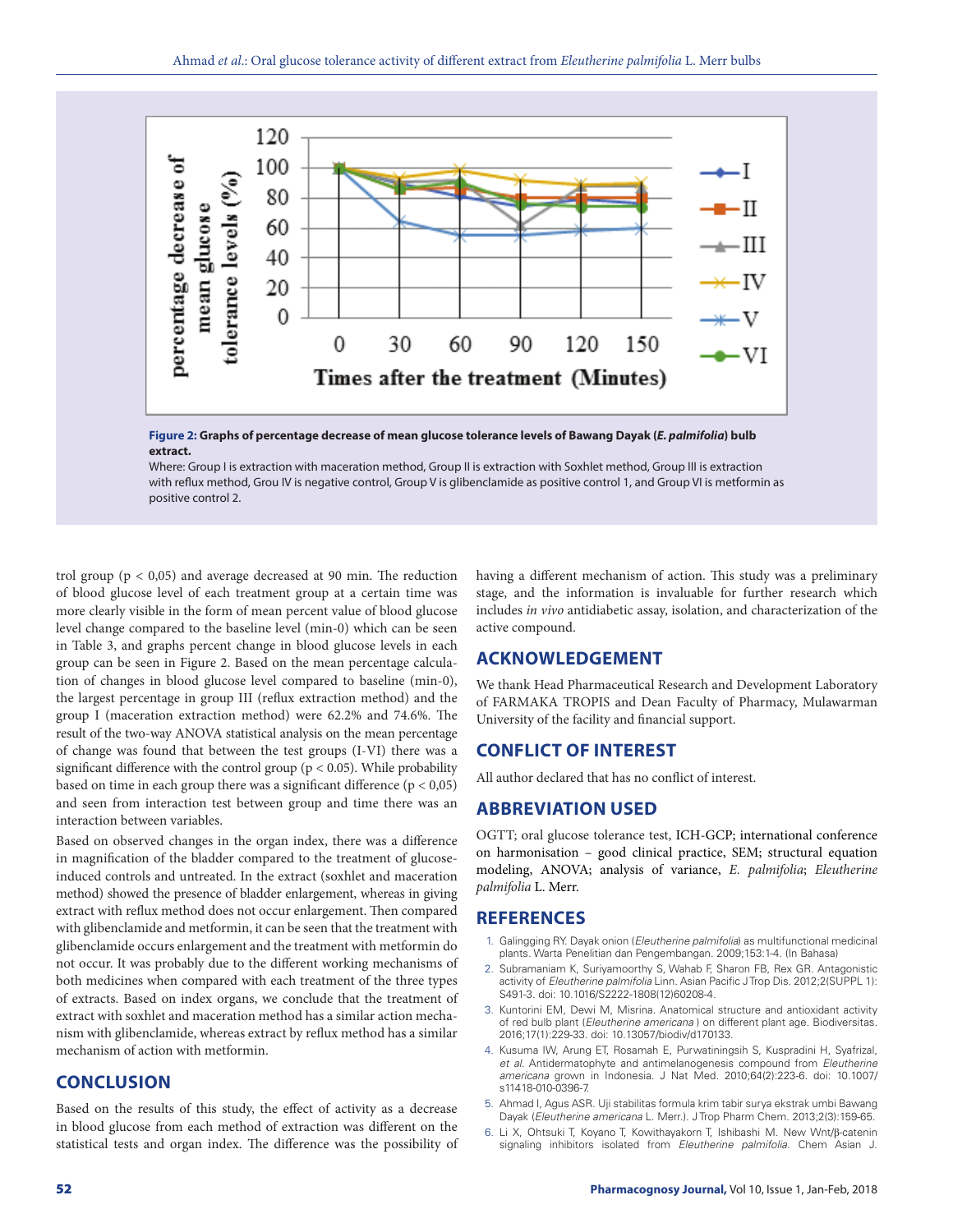2009;4(4):540-7. doi: 10.1002/asia.200800354.

- 7. Ieyama T, Gunawan-Puteri MDPT, Kawabata J. α-Glucosidase inhibitors from the bulb of *Eleutherine americana* . Food Chem. 2011;128(2):308-11. doi: 10.1016/j. foodchem.2011.03.021.
- 8. Febrinda AE, Yuliana ND, Ridwan E, Wresdiyati T, Astawan M. Hyperglycemic control and diabetes complication preventive activities of Bawang Dayak (*Eleutherine palmifolia* L. Merr.) bulbs extracts in alloxan-diabetic rats. Int Food Res J. 2014;21(4):1405-11.
- 9. Paramapojn S, Ganzera M, Gritsanapan W, Stuppner H. Analysis of naphthoquinone derivatives in the Asian medicinal plant *Eleutherine americana* by RP-HPLC and LC-MS. J Pharm Biomed Anal. 2008;47(4,5):990-3. doi: 10.1016/j. jpba.2008.04.005.
- 10. Xu J, Qiu F, Duan W, Qu G, Wang N, Yao X. New bioactive constituents from *Eleutherine americana*. Front Chem China. 2006;1(3):320-3. doi:10.1007/ s11458-006-0032-7.
- 11. Hara H, Maruyama N, Yamashita S, Hayashi KHL, Bastow, KF, Chairul, *et al*. Elecanacin, a novel new naphthoquinone from the bulb of *Eleutherine americana*. Chem Pharm Bull. 1997;45(10):1714-6.
- 12. Shibuya H, Fukushima T, Ohashi K, Nakamura A, Riswan S, Kitagawa I. Indonesian Medicinal Plants. XX. Chemical Structures of Eleuthosides A, B, and C, Three New Aromatic Glucosides from the Bulbs of *Eleutherine palmifolia* (Iridaceae). Chem Pharm Bull. 1997;45(7):1130-4. doi: 10.1248/cpb.45.1130.
- 13. Calzada F, Solares-Pascasio JI, Ordoñez-Razo RM. Antihyperglycemic activity of the leaves from *Annona cherimola* miller and rutin on alloxan-induced diabetic rats. Pharmacognosy Res. 2017;9(1):1-6. doi: 10.4103/0974-8490.199781.
- 14. Hanani E. Analisis Fitokimia. Jakarta: Penerbit Buku Keokteran, EGC. 2015.
- 15. Cseke LL, Kirakosyan A, Kaufman PB, Walber SL, Duke JA, Brielmann HL. Natural Products from Plants. Second Ed. Boca Raton, London, New York: Taylor and Francis. 2006.
- 16. Ahmad I, Yanuar A, Mulia K, Mun'im A. Application of ionic liquid based microwave-assisted extraction of the secondary metabolite from *Peperomia pellucida* (L) Kunth. Pharmacogn J. 2017;9(2):227-34. doi: 10.5530/pj.2017.2.38.
- 17. Ogaji IJ, Nan A, Hoag SW. A Novel extraction method and some physicochemical properties of extractives of *Irvingia gabonensis* seeds. J Young Pharm.

2008;4(2):66-71. doi: 10.1002/ejlt.200700172.

- 18. Wardatun S, Rustiani E, Alfiani N, Rissani D. Bioinsecticide effect of *Pinus merkusii* tree bark extract on *Aedes aegypti* larvae. J Young Pharm. 2017;9(1):118-21. doi: 10.5530/jyp.2017.
- 19. Akhila S, Bindu A, Bindu K, Aleykutty N. Comparative evaluation of extracts of *Citrus limon* Burm Peel for Antioxidant Activity. J Young Pharm. 2009;1(2):136. doi: 10.4103/0975-1483.55746.
- 20. Ahmad I, Arifuddin M, Rijai L. The effect of extraction methods of Bawang Dayak (*Eleutherine palmifolia* L. MERR) against TLC profiles and sunscreen activities. Int J PharmTech Res. 2016;9(9):428-36.
- 21. Leatherdale Ba, Panesar RK, Singh G, Atkins TW, Bailey CJ, Bignell AHC. Improvement in glucose tolerance due to *Momordica charantia* (karela). Br Med J (Clin Res Ed). 1981;282(6279):1823-4. doi: 10.1136/bmj.282.6279.1823.
- 22. Islam MA, Akhtar MA, Khan MRI, Hossain MS, Alam AHMK, Wahed MII, *et al*. Oral glucose tolerance test (OGTT) in normal control and glucose induced hyperglycemic rats with *Coccinia cordifolia* L. and *Catharanthus roseus* L. Pakistan J Pharm Sci. 2017;22(4):402-4.
- 23. Hosen MS, Rahim MA, Rahmatullah M. Synergistic action of glibenclamide and methanol extract of *Ipomoea aquatica* aerial parts in oral glucose tolerance tests. World J Pharm Pharm Sci. 2016;5(11):1697-701.
- 24. Chaimum-aom N, Chomko S, Talubmook C. Toxicology and oral glucose tolerance test (OGTT) of Thai medicinal plant used for Diabetes controls, *Phyllanthus acidus* L. (Euphorbiaceae). Pharmacogn J. 2016;9(1):58-61. doi: 10.5530/pj.2017.1.11.
- 25. Saha M, Rohani S, Rayhana N, Toma IJ, Rana S, Rahmatullah M. An herbal formulation containing *Zingiber officinale* rhizomes and *Allium sativum* cloves can increase oral glucose tolerance in mice. Biol Eng Med Biol Eng Med. 2017;2(1):1-3. doi: 10.15761/BEM.1000110.
- 26. Zidani S, Benakmoum A, Ammouche A, Benali Y, Bouhadef A, Abbeddou S. Effect of dry tomato peel supplementation on glucose tolerance, insulin resistance, and hepatic markers in mice fed high-saturated-fat/high-cholesterol diets. J Nutr Biochem. 2017;40:164-71. doi: 10.1016/j.jnutbio.2016.11.001.



- The bulb of Bawang Dayak (*Eleutherine palmifolia* L. Merr.) is consumed by the local tribe "Dayak" and trusted to treat various diseases.
- Each extraction results were obtained yields of as 8.636% (Reflux method), 11.87% (Maceration method), and 14.023% (Soxhlet method).
- The blood glucose lowering effect on each extract were used, there were significant differences in statistical tests and organ index.
- This result is a preliminary stage and the information is invaluable for further research.

#### **ABOUT AUTHORS**



**Islamudin Ahmad,** a Doctoral Candidate at Department of Pharmaceutical Sciences, Faculty of Pharmacy, Universitas Indonesia (UI), Depok, West Java, Indonesia. He is a lecturer at Faculty of Pharmacy, Mulawarman University, Samarinda, East Kalimantan, Indonesia. The doctoral research focused on the study of extraction engineering, screening activity and angiotensin converting enzyme (ACE) inhibitory active compound from the natural product for drugs discovery as antihypertension.



**Neneng Siti Silfi Ambarwati,** a Doctoral Candidate at Department of Pharmaceutical Sciences, Faculty of Pharmacy, Universitas Indonesia, Depok, West Java, Indonesia. She is a lecturer at Department of Health and Beauty, Faculty of Engineering, Jakarta State University, Jakarta, Indonesia. The doctoral research focused on the isolation, identification, semi-synthetic of the active compound as antibacterial.



**Niken Indriyanti,** a Doctoral Candidate at Faculty of Pharmacy, Airlangga University, Surabaya, East Java, Indonesia, She is a lecturer at Faculty of Pharmacy, Mulawarman University, Samarinda, East Kalimantan, Indonesia. The doctoral research focused on the pharmacological properties of natural product.